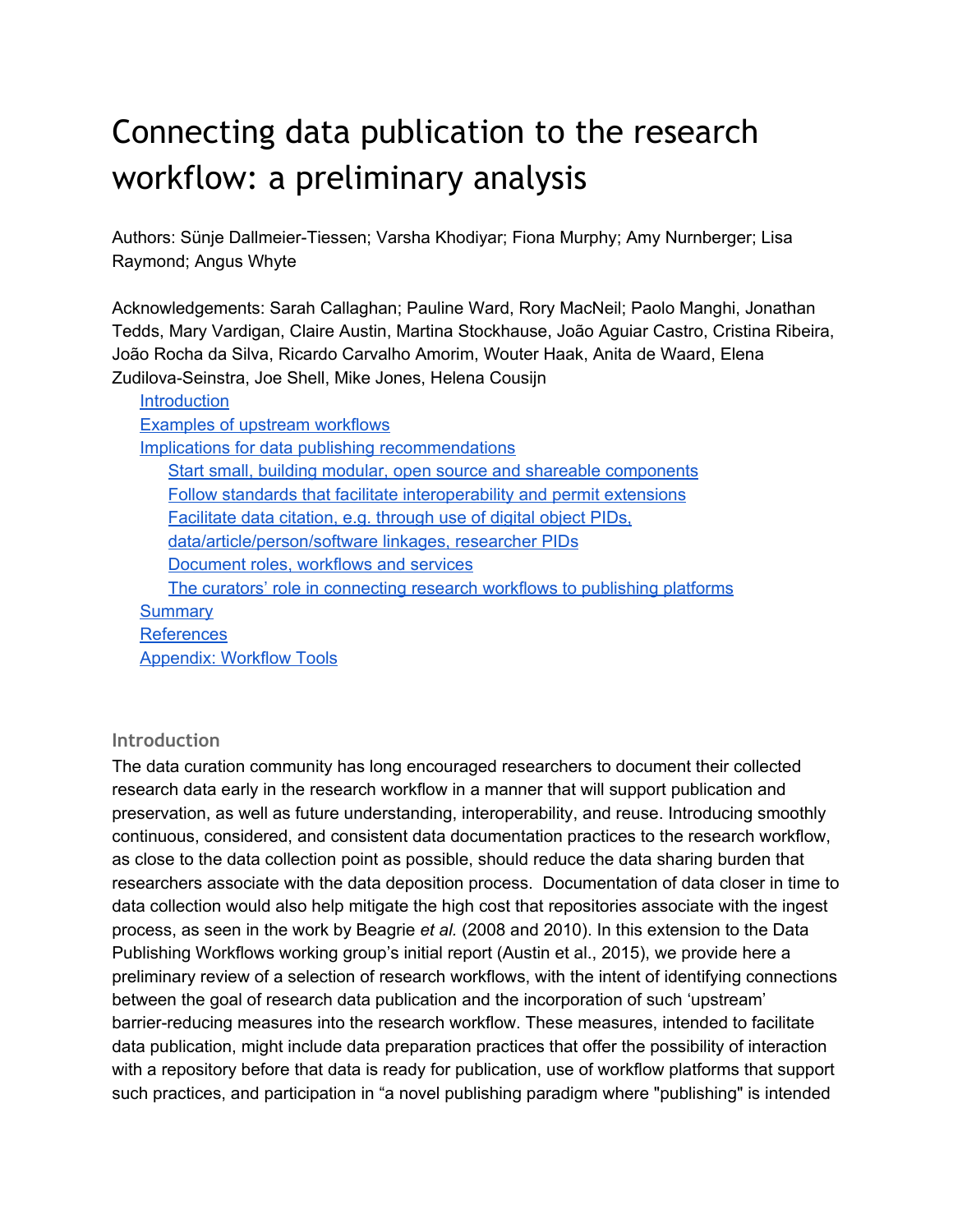as making a product online available, discoverable, peer-reviewable, re-usable according to given rights, real-time accessible, citable, and interlinked with its research activity and associated products" (Assante et al., 2015). A sampling of the research workflows that may be influenced in such a way were described by Addis (2015) and include data management planning; collection, creation, analysis, and use of data; data selection and access decisions; resolving ethical issues through de-identification, and publication.

Frequently, moving data curation activities closer to the research activity implies integrating elements such as code, software, models, documentation, products from the research process. It is important to understand how the intention to publish data might be made integral to the research workflow. For example, considering how best to cross-link the scholarly literature with different software releases and different versions of data versions, as well as considering integration with labbooks, ipython notebooks and so on, could be important contributions to making data publishing a usual part of the researcher's workflow.

Given the range of disciplinary practices in the research workflow, it is to be assumed that such an analysis will show stronger differences than in this group's previous analysis (Austin et al, 2015). The latter focused on high-level outcomes that are broadly applicable to multiple disciplines and are less subject to the dynamic changes that are frequently found in research processes. The work of Williams and Pryor (2009) underlines the complexity and diversity of research workflows and respective information flows across disciplines.

As a first step in the direction of the upstream analysis, we consider how the examples collected instantiate the report's recommendations on data publishing..

## <span id="page-1-0"></span>**Examples of upstream workflows**

Twelve workflows were collected, representing a range of disciplines and broader projects. Here we present a first step towards a state of the art review of current data publishing solutions or projects that tie in with an active research workflow. They are put into the context of the recommendations made by Austin et al. (2015).

| <b>Workflow name</b>                                                   | <b>Workflow types (planning,</b><br>collection and processing,<br>selection and access,<br>deidentification, publication) | Source document/<br><b>Contributors</b> |
|------------------------------------------------------------------------|---------------------------------------------------------------------------------------------------------------------------|-----------------------------------------|
| <b>CERN Analysis Preservation</b>                                      | Collection and processing, Selection,<br>Publication                                                                      | Dallmeier-Tiessen                       |
| Electronic lab notebook to<br>data repository (RSpace to<br>DataShare) | Collection and processing, Selection,<br>Publication                                                                      | Ward, MacNeil, and<br>Whyte             |

Workflow table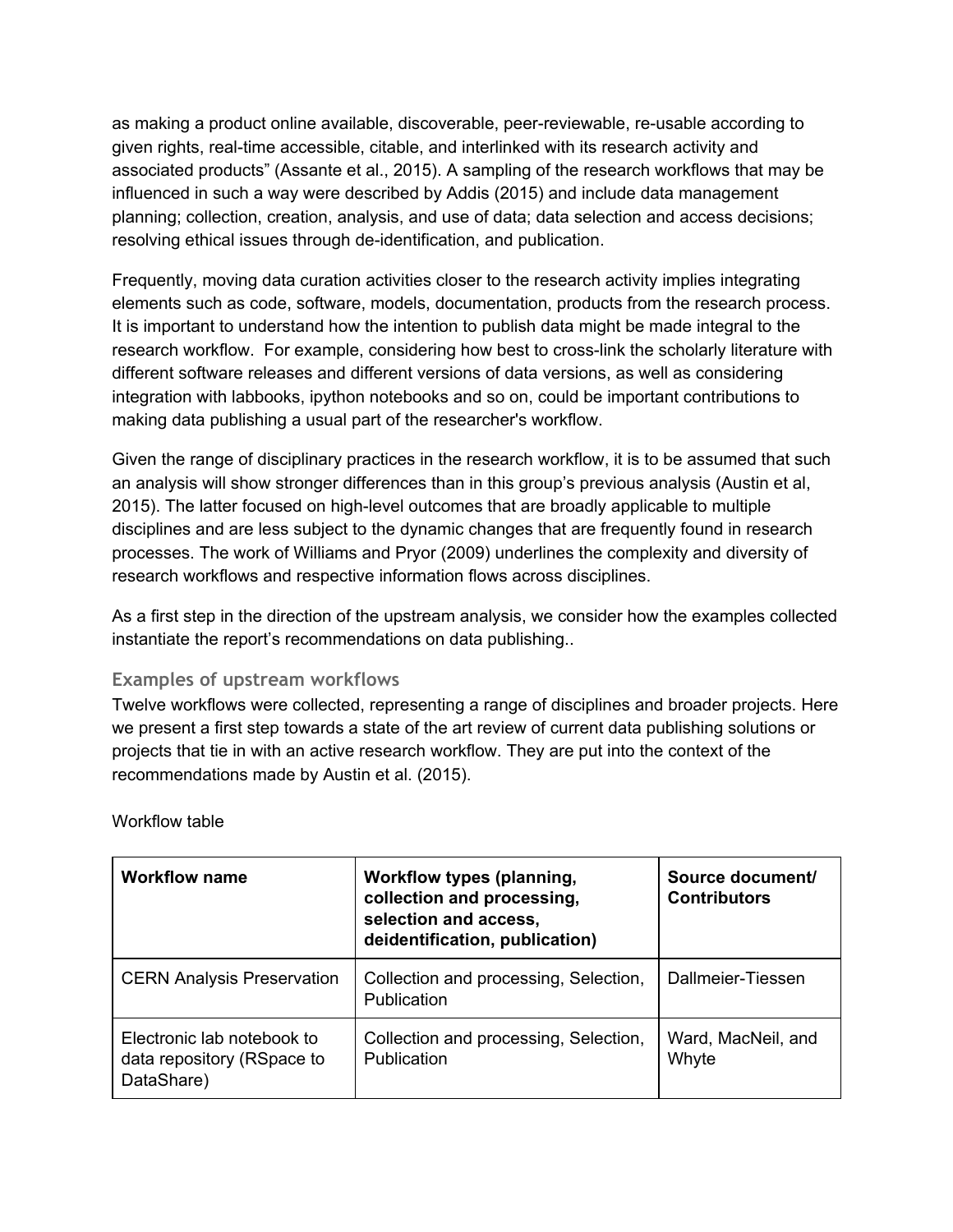| <b>Elsevier RDM solutions</b><br>workflow                               | Collection and processing, Selection,<br>Publication                                | Haak, De Waard,<br>Zudilova-Seinstra,<br>Shell, Jones, Cousijn,<br>and Koers |
|-------------------------------------------------------------------------|-------------------------------------------------------------------------------------|------------------------------------------------------------------------------|
| <b>EOL Quality Control</b><br>of Dropsonde Data                         | Collection and processing                                                           | Callaghan and CEDA<br>(2013)                                                 |
| Galaxy-ISA-Gigascience-Nan<br>opublication                              | Collection and processing, Selection,<br>Publication                                | González-Beltrán, et<br>al., (2015)                                          |
| Imperial College: RDM by<br>Researchers to meet<br>institutional policy | Planning, Collection and processing,<br>Selection, Deidentification,<br>Publication | Addis (2015)                                                                 |
| <b>IPCC Data Distribution</b><br>Center (IPCC-DDC)                      | Planning, Collection and processing,<br>Selection                                   | Stockhause                                                                   |
| <b>NCAR EOL Data</b><br><b>Management Group</b><br>Workflow             | Planning, Collection and processing,<br>Selection, Publication                      | Callaghan and CEDA<br>(2013)                                                 |
| <b>NCAR/EOL Atmospheric</b><br><b>Sounding Processing</b><br>Procedures | Collection and processing                                                           | Callaghan and CEDA<br>(2013)                                                 |
| Ontologies for research data<br>tools workflow                          | Collection and processing                                                           | Aguiar Castro,<br>Ribeira, Roca da<br>Silva, and Carvalho<br>Amorim          |
| Science 2.0 Repositories                                                | Collection and processing, Selection,<br>Publication                                | Assante, et al. (2015)                                                       |
| Use of DOIs for<br>computational chemistry data                         | Planning, Collection and processing,<br>Selection, Publication                      | Addis (2015)                                                                 |

In addition to these research workflows, several workflow tools and guidelines that support and enable data publication producing research workflows were recommended to us during our collection process. These included the Berkeley Initiative for Transparency in the Social Sciences, the Open Science Framework, and Taverna, which are detailed in more depth in the Appendix.

<span id="page-2-0"></span>**Implications for data publishing recommendations**

<span id="page-2-1"></span>Start small, building modular, open source and shareable components

Research workflow examples such as those detailed by IPCC-DDC (WDCC) and CERN provide additional components that are small, modular, open source and shareable, and which clearly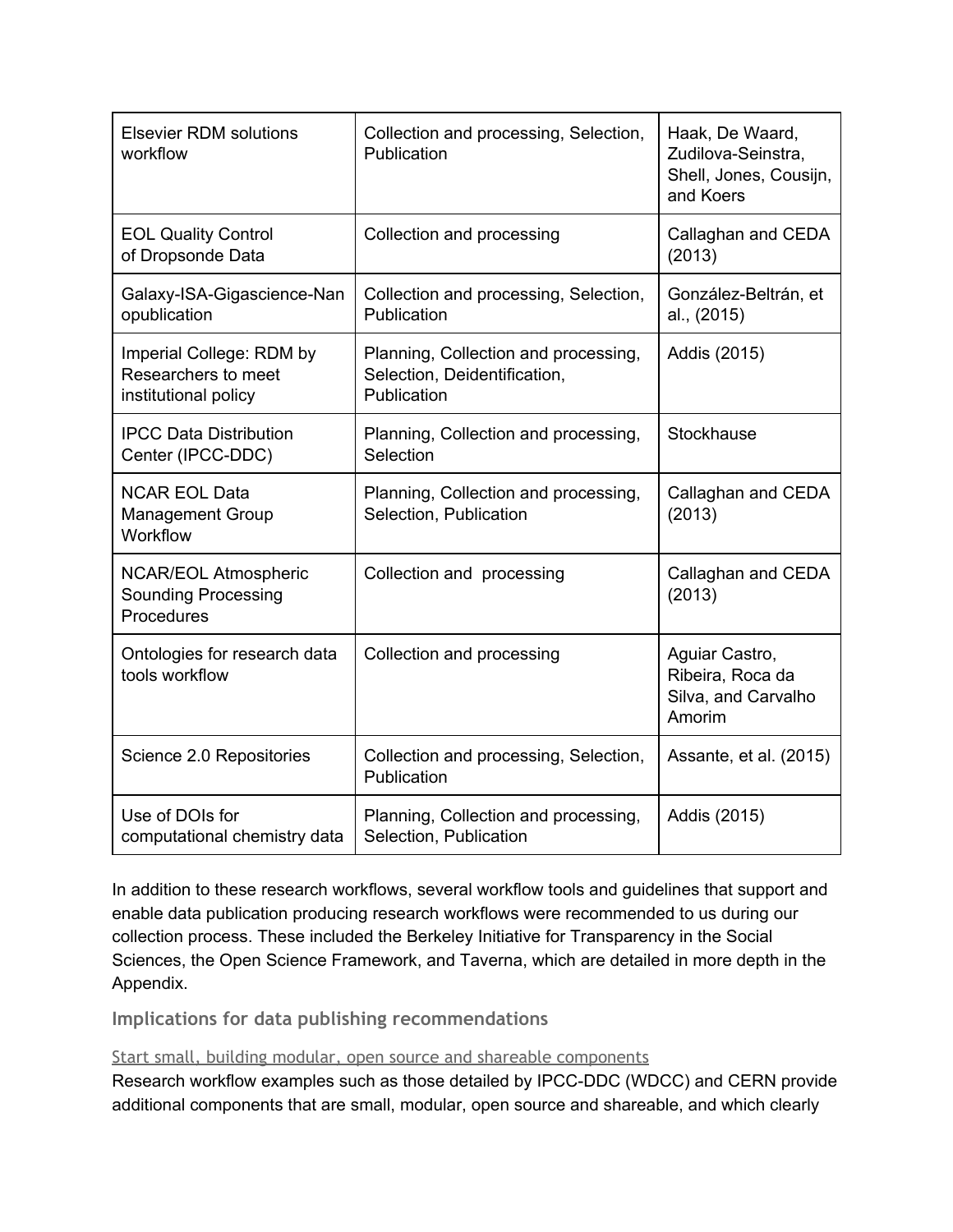complement the previous static data publication workflow analysis (Austin et al. 2015). Other workflows accommodate the more complex research workflows and the "work in progress" nature of some of the content elements, by establishing a counterpart that allows early referencing, versioning and often facilitates collaborative communication elements. It should be noted that access is often restricted to content that is "work in progress". The diverse content that might be accumulated in such an approach, could be published openly, following the example of nanopublications (for data and software).

Nanopublications offer, in part, an established method for enhancing reproducibility by way of data modelling frameworks and executable workflows. González-Beltrán et al (2015) conducted an experiment to reproduce the results from a selected life science paper using a range of nanopublication methodologies. Their resulting paper provides useful insights into both the relative merits of the systems themselves and the reasons why better systems are needed to support reproducibility. The authors also point out that, if the principles of nanopublication can be evaluated and accepted by a critical mass of the research community, they could strengthen the scholarly communications model throughout its lifecycle: at points within the research, throughout the review process, and in the publication model.

Some of the represented workflows pay more attention to the computational components, which is reasonable for those areas of research that are heavily computational. The implementation of standardized, automated components (with instructions on how to use data and related materials), is considered an important step for future reproducibility of research (see for example Gil *et al*, 2007). One example of an executable workflow, is the integration of the Galaxy platform with the data journal *Gigascience* and with open RDM platforms such as myExperiment . 1

A closer connection between digital research infrastructure, traditional repositories and research communities is proposed in the concept of Science 2.0 Repositories. Assante et al. (2015) suggest that research infrastructure services should intercept and publish research products, whilst providing researchers with social networking tools for discovery, notification, sharing, discussion, and assessment of research outputs. Even though it is possible that the concept could be implemented in a modular way, the overall concept provides a single locus that would serve one or multiple research communities with a complex information system.

In summary, with the diverse content that results from an upstream research workflow, there is a need to address the individual needs (metadata, restrictions, publication products) step by step together with the research community.

<sup>1</sup> http://wiki.myexperiment.org/index.php/Galaxy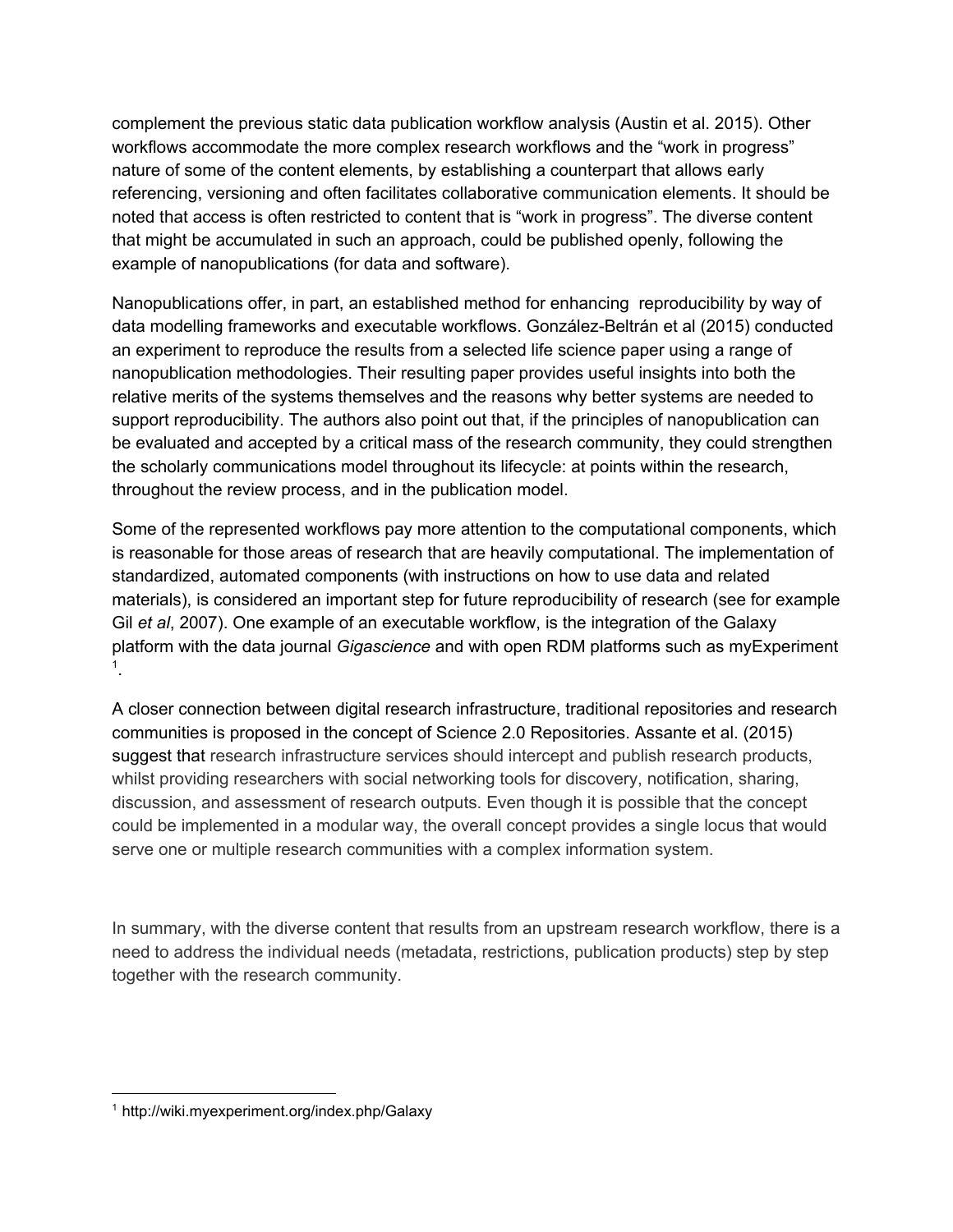#### <span id="page-4-0"></span>Follow standards that facilitate interoperability and permit extensions

This preliminary analysis underlines the need to understand and distinguish between the different available standards: e.g. disciplinary and generic metadata standards and standards around exchanging and exposing data. As dependencies between modules and objects might be more prevalent upstream in the research workflow (e.g. data that can only be analyzed with a specific software), it is vital to ensure components can exchange information smoothly and with minimal information loss. This reinforces the ongoing work on FAIR Data Principles being coordinated by Force11. At time of writing, the principles are still open for community consultation, but in essence they strongly encourage an approach to make research data "Findable, Accessible, Interoperable, and Re-usable" for both humans and machines. $2$ 

The advanced solutions identified by this analysis predominantly serve specific disciplines or communities, including life and biomedical sciences, climate sciences and High Energy Physics. All of them provide standardized interfaces between the components (closed and open counterparts) and data curation and standardization support. One example is IPCC-DCC which, for example, uses detailed project naming conventions for directory structures, data header information and file names. It appears that these solutions are being developed relatively closely with the research communities employing them.

Improvements to workflows for data discovery and exchange are still required; for example, current solutions utilize JSON and JSON-LD. Many solutions in this preliminary analysis use APIs to exchange and expose information about their content. While APIs at least enable the exchange of metadata across workflows, more open and sustainable approaches are based on open access protocols, and vocabularies openly published as Linked Open Data. Metadata captured upstream in the research process needs to be clearly exposed if it is to be reused by others and the benefits fully realised.

There is a growing number of electronic laboratory notebooks (ELNs) intended to help incorporate metadata curation into the data production workflow. The term 'curation at source' (Frey, 2008) has been used for such attempts to make metadata creation more effective, efficient, and less error-prone. Two of the examples submitted to the Working Group illustrate this: "RSpace ELN to DataShare Repository" and "Ontologies for research data tools". In the first, open standards are deployed to enable deposit from a proprietary ELN to an institutional data repository. In the second Linked Open Data is used to enrich research workflows with relevant descriptors, which may be published as domain ontologies further upstream.

In the first example, "RSpace ELN to DataShare Repository", the workflow enables researchers to deposit directly from the RSpace electronic lab notebook (ELN) to DataShare institutional data repository. The ELN content is exported as XML documents, and packaged as a zip archive with METS descriptive header, including the DataCite minimum metadata required for DataShare. The packaged content including citation metadata is deposited to DataShare using

<sup>&</sup>lt;sup>2</sup> <https://www.force11.org/group/fairgroup/fairprinciples> - accessed 6 February 2016.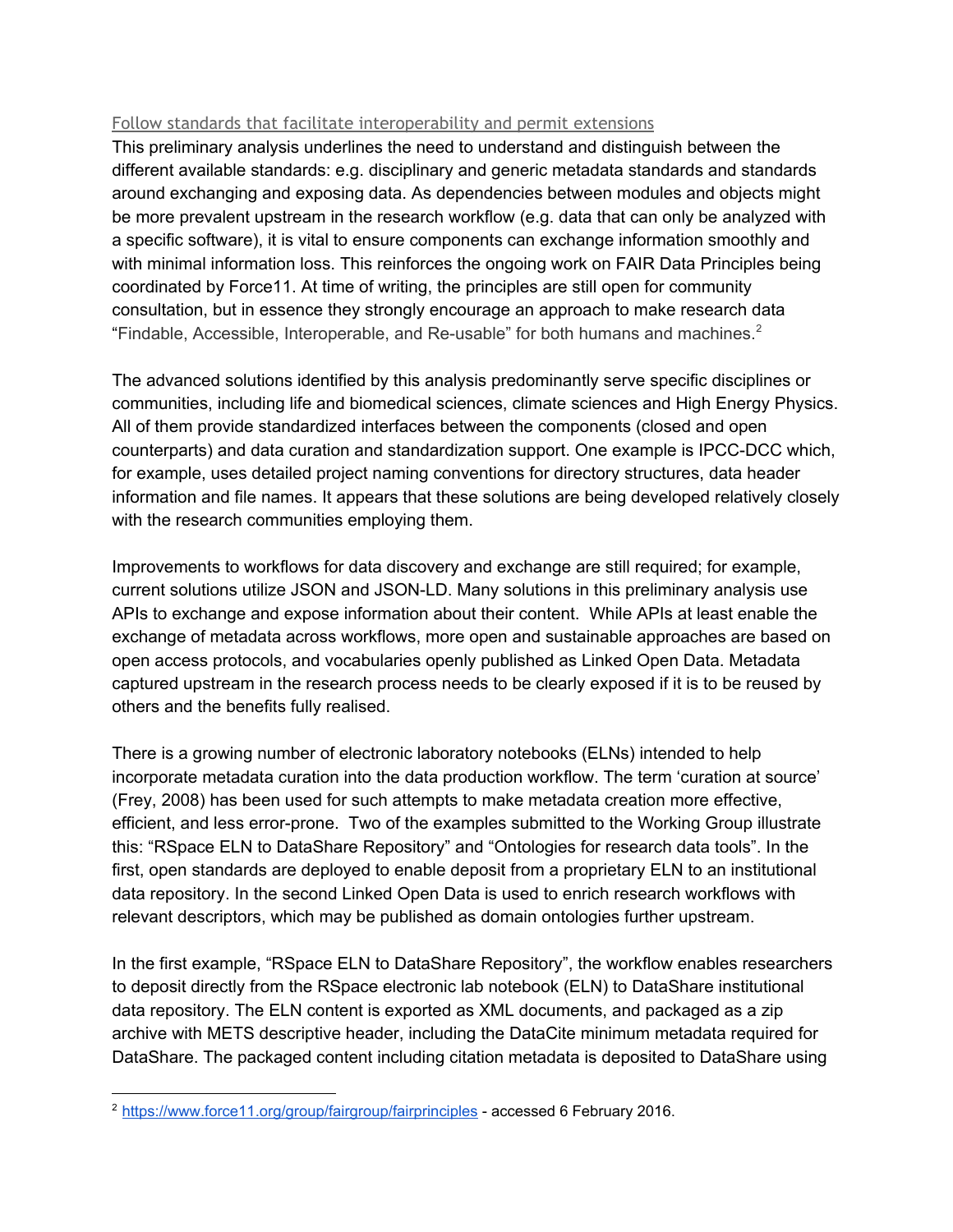the SWORD protocol. This workflow results from a partnership between University of Edinburgh and Research Space, a provider of electronic lab notebook (ELN) software.

In the second example, "Ontologies for research data tools", the workflow employs Dendro (da Silva et al, 2014) an ontology-based collaborative platform for research data management. Dendro offers researchers a file management environment with a tool for creating metadata descriptors as Linked Open Data (LOD), optionally picking recommended terms from published vocabularies, including elements from well-recognized standards like Dublin Core. Curators can work with Dendro to design domain-specific metadata models, and enrich the terms available to researchers they work with. The Dendro workflow optionally includes Labtablet, a mobile application designed to allow researchers to capture metadata on fieldwork. Locally relevant terms are packaged with the data for deposit in a public repository, while the terms themselves are published on the web as candidate ontologies for the researchers' domain, allowing for their evolution through broader community reuse.

# <span id="page-5-0"></span>Facilitate data citation, e.g. through use of digital object PIDs, data/article/person/software linkages, researcher PIDs

With more complex workflows and dynamic content, it is even more important for humans and machines to be able to identify the data, software, and documentation correctly and uniquely for the purposes of reproducibility. Hence, it is not surprising that most solutions clearly commit to the use of PIDs and their versioning capabilities. Independent of any software environment, PIDs can be used to connect content such as data, software and publications.

It should be noted that the use of PIDs applies to not only the digital objects (data, software, any text document, etc), but also the physical objects and the persons involved in the processes. The advent of ORCID as a unique identifier for contributors allows an easy attribution of content to the individual person. It could be expected that researchers use several independent systems throughout their research process, and hence, such IDs could be used to connect contents automatically across, as permitted.

Many of the workflows that were studied incorporate PIDs: RSpace & Datashare, Elsevier, Imperial College London, Computational Chemistry, IPCC-DDC, CERN Analysis Preservation, Galaxy and Science 2.0 Repos. This ensures that content can be tracked throughout any module or workflow. Ideally, solutions would be able to track changes to a digital object through internal, restricted and public modules.

The pervasive use of such identifiers can assist in instantiating the active practice of data citation. It appears that most solutions today try to facilitate data citation and the Joint Declaration of Data Citation principles have been finding general consensus.<sup>3</sup> The analysis shows that some stakeholders are already getting involved in services to assess publishing and

<sup>&</sup>lt;sup>3</sup> https://www.force11.org/group/joint-declaration-data-citation-principles-final - accessed 6 February 2016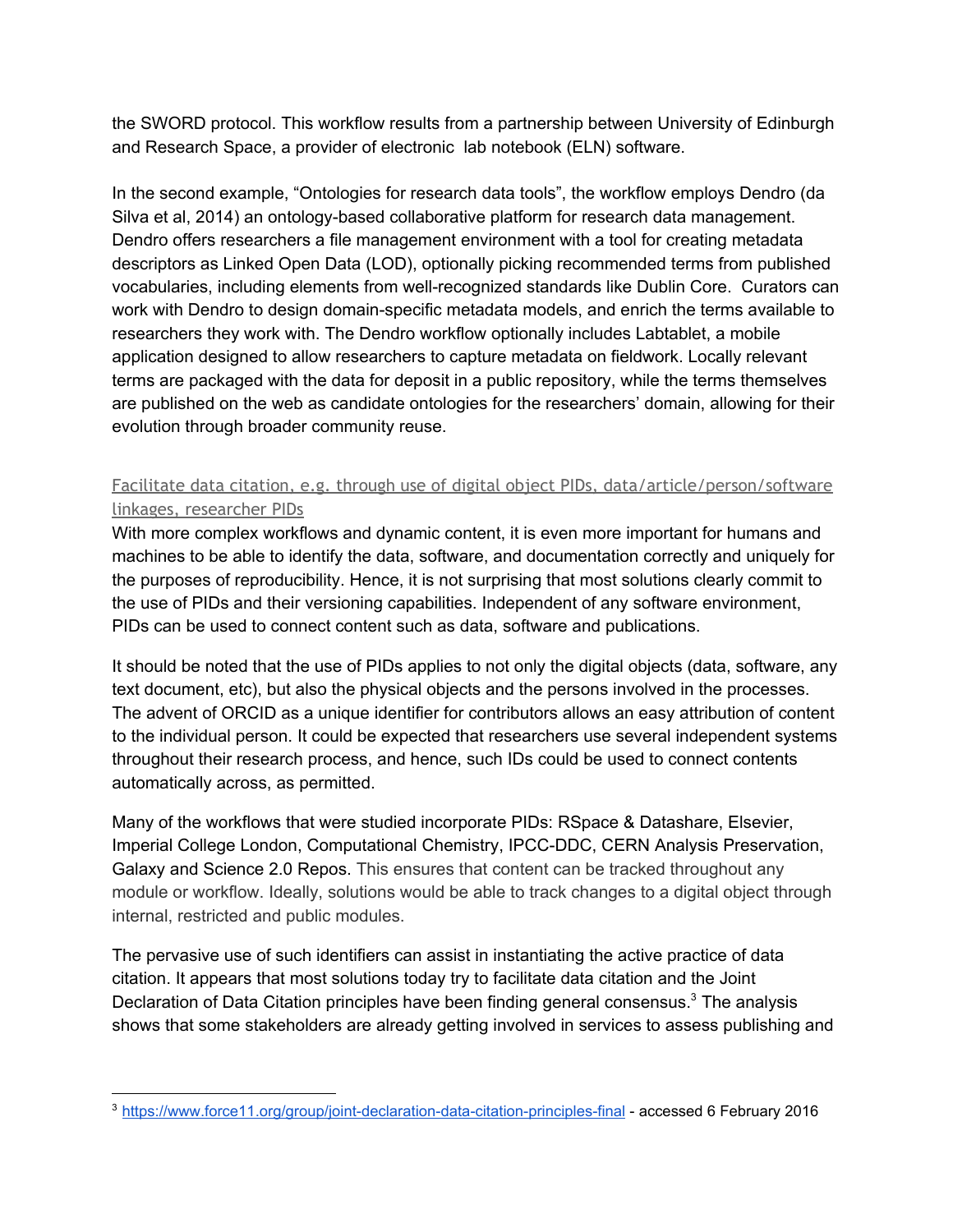reuse patterns. Exposing information about content and their identifiers in a machine readable way facilitates such exercises.

#### <span id="page-6-0"></span>Document roles, workflows and services

Some of the examples identified in this analysis are still works in progress at the time of writing. Hence it is to be assumed that documentation is not yet comprehensive. However, one can note that documentation of roles and responsibilities in such solutions is significant. This would also help researchers to include such relevant information into data management plans (according to DMPonline<sup>4</sup>). Given the more complex nature of upstream systems, often involving a collaborative approach amongst several partners, there is a need for documented service level agreements and respective guidance for partners. User support is particularly relevant in order to generate the uptake of the service in the user community. If the added benefit is not highlighted explicitly it might be difficult to harness interest for a new tool, for instance.

In the "Rspace ELN to DataShare" example an institutional data repository (DataShare) provided a checklist approach to deposit. This subsequently facilitated a partnership with ELN software providers Research Space. The resulting partial automation of the deposition workflow shows how clear documentation can offer direct benefits to repository depositors and users. As a result, researchers can capture data in a structured way during the research process, and then retain and deposit this structure without duplication of the initial effort. Retaining the original structure of the research in a packaged form that may be associated with a publication benefits the reproducibility of the research.

Repositories partnering with third-parties can extend the trusted repository model to their partners by delegating certain data management or curation functions to them. Standards bodies, for example the Data Seal of Approval, recognize that a data service may be partially outsourced (Data Seal of Approval, 2013). Repositories can partner with providers of research tools and upstream services, as well as downstream integration with journal publishers, or with harvesting and aggregating services. Trust is transitive, and where researchers use tools that they and their institution trust this can facilitate a level of delegation of curation tasks to the research group, and may reduce repository ingest costs. There is also potential for economic and research benefits further 'downstream', to the extent that well-packaged research data facilitates easier integration with publication platforms and ease of reuse.

#### <span id="page-6-1"></span>The curators' role in connecting research workflows to publishing platforms

The examples submitted to the Working Group often identified some measure of intermediation by curators to enable workflows to be joined up effectively. This could range from simply making researchers aware of tools, through enabling elements of automation, through to supporting the uptake of services. This points to another area of innovation; in the methods that curators use to engage with researchers and understand the workflows they are integrating. An example of this was "Ontologies for research data tools". Here the authors describe their approach to defining

<sup>4</sup> <https://dmponline.dcc.ac.uk/> accessed 6 Februrary 2016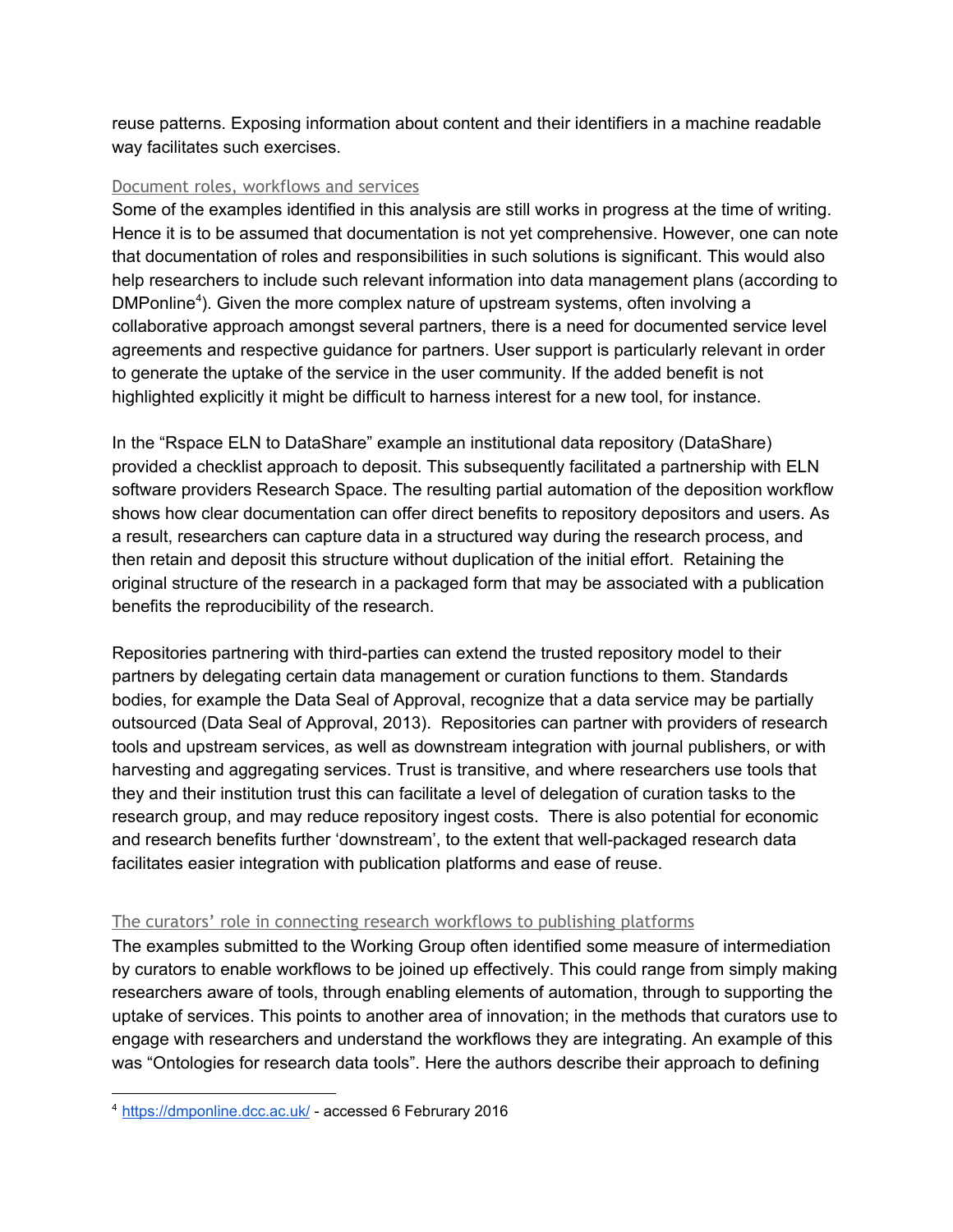context-specific domain ontologies, in which they invite researchers to an interview about their data activities, requirements and their expectations regarding data sharing. This interview is based on the Data Curation Profile Toolkit (Witt, 2009). That process is complemented by performing content analysis in researcher's publications, and discussing with the researchers the fragments of information that should be provided along with the dataset to help others interpret it.

# <span id="page-7-0"></span>**Summary**

This first step towards a state of the art review shows that practices and products are emerging to serve upstream research workflows better in data publishing.

- An extension of the "traditional" data publishing model (Austin et al. 2015) to preserve internal "work in progress", i.e. dynamic content early in the research process
- An extension of collaborative features that enable easy collaboration with colleagues when conducting research
- Active interventions by curators which lead to better connected workflows and more richly engaged researchers
- Solutions that enable computational workflows (including preserved content);
- Solutions that are easily extendable: facilitated by APIs and new data models
- More work needs to be done to embed such tools and workflows into the "business as usual" experience of critical mass of researchers

Further investigations are needed to determine how data publishing can accommodate the results of the research workflow. This preliminary analysis underlines that a few solutions are under way and the discussions within the working group (sessions) also highlighted a considerable interest in such solutions.

Over time the emerging developments might require an updating of the reference model proposed by this working group (Austin et al. 2015) to refine the upstream components in more detail. But this will require more in depth work once more solutions are "on the market" and in use.

More work is also needed to understand whether and how communities (i.e. the individual researchers) really use such tools. So far there is almost no data available on the actual usage which is of uttermost importance to understand whether and how workflows work. Only with considerable uptake by researchers can such upstream workflows work in the mid and long term. In the light of these developments the recommendations presented in Austin et al. (2015) may themselves need a versioned update in the near future.

Community engagement to support uptake of the services is critical. This is a task for einfrastructure providers, funders, thought leaders within disciplines, research managers and other key stakeholders.

Some of the findings are also supported by a recent report provided by Matthew Addis who considers both the function and effects of various RDM workflows. Addis et al (2015) contains a number of case studies taken from UK-based Higher Education Institutions. There is a range of discipline, size - and research-intensity level - of institution, size of dataset, and so forth. Whilst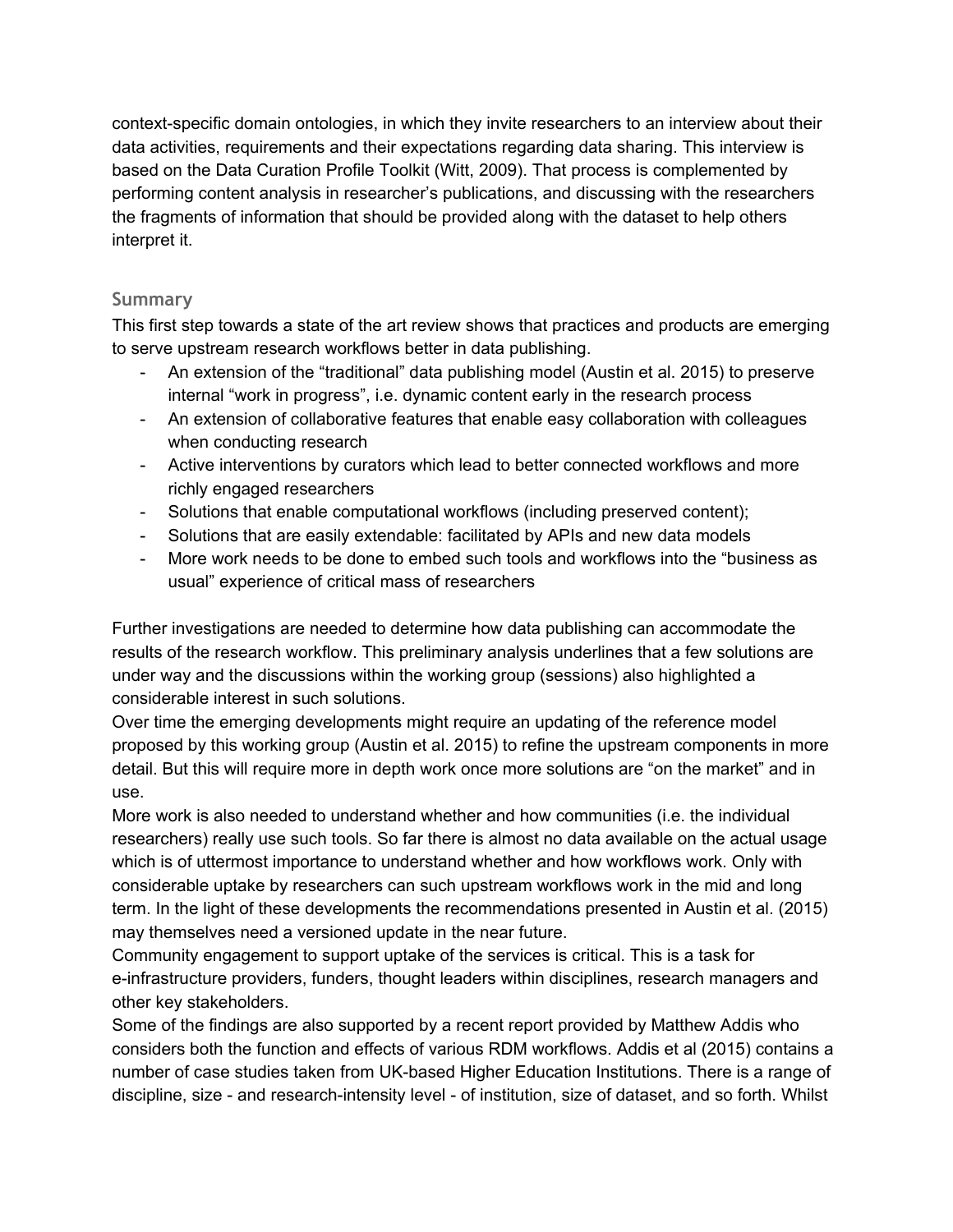acknowledging the impossibility of devising a 'one size fits all' solution, the report does discern a number of useful conclusions:

- When presented with clear and seamless workflows, researchers are more likely to engage with the whole of the data publishing cycle.
- Automation, wherever possible, will drive speed, accuracy, and the ability of groups of institutions to provide a high level of services, as well as keeping costs down.
- A single point of contact or interface, even where different workflows/funders/subject areas are concerned, will also support engagement.
- Providing trusted metrics for funders as well as the institutions contributes greatly to the value of the exercise, particularly if these can be specifically linked with tangible career enhancement.

# <span id="page-8-0"></span>**References**

Addis, M. (2015). RDM workflows and integrations for HEIs using hosted services. http://dx.doi.org/10.6084/m9.figshare.1476832.v3

Assante, M., Candela, L., Castelli, D., Manghi, P., & Pagano, P. (2015). Science 2.0 Repositories: Time for a Change in Scholarly Communication. *DLib Magazine*, *21*(1/2). http://doi.org/10.1045/january2015-assante

Austin, Claire C et al.. (2015). Key components of data publishing: Using current best practices to develop a reference model for data publishing. Zenodo. <http://dx.doi.org/10.5281/zenodo.34542>

Beagrie, Neil, Lavoie Brian and Woollard, Matthew (2008, 2010) with contributions by the Universities of Cambridge, Oxford, and Southampton, the Archaeology Data Service, OCLC Research, UK Data Archive, & University of London Computer Centre Keeping Research Data Safe 2008, 2010 <http://www.beagrie.com/krds.php>

Callaghan, S., and CEDA Team. (2013). Workflows for data publication, from repository to data journal.

[http://proj.badc.rl.ac.uk/preparde/attachment/wiki/DeliverablesList/D2\\_1\\_D2\\_2\\_PREPARDE\\_W](http://proj.badc.rl.ac.uk/preparde/attachment/wiki/DeliverablesList/D2_1_D2_2_PREPARDE_Workflows_combined_draft1.pdf) [orkflows\\_combined\\_draft1.pdf](http://proj.badc.rl.ac.uk/preparde/attachment/wiki/DeliverablesList/D2_1_D2_2_PREPARDE_Workflows_combined_draft1.pdf)

Darch, P.T., Sands, A.E. (2015). Beyond Big or Little Science: Understanding Data Lifecycles in Astronomy and the Deep Subseafloor Biosphere. In iConference 2015 Proceedings [https://www.ideals.illinois.edu/bitstream/handle/2142/73655/185\\_ready.pdf?sequence=2](https://www.ideals.illinois.edu/bitstream/handle/2142/73655/185_ready.pdf?sequence=2)

Data Seal of Approval (2013). Guidelines version 2, July 19, 2013 [https://assessment.datasealofapproval.org/guidelines\\_52/html/](https://assessment.datasealofapproval.org/guidelines_52/html/)

Frey, J.G. (2008). Curation of laboratory experimental data as part of the overall data lifecycle. International Journal of Digital Curation, 3(1), 44–62. doi:10.2218/ijdc.v3i1.41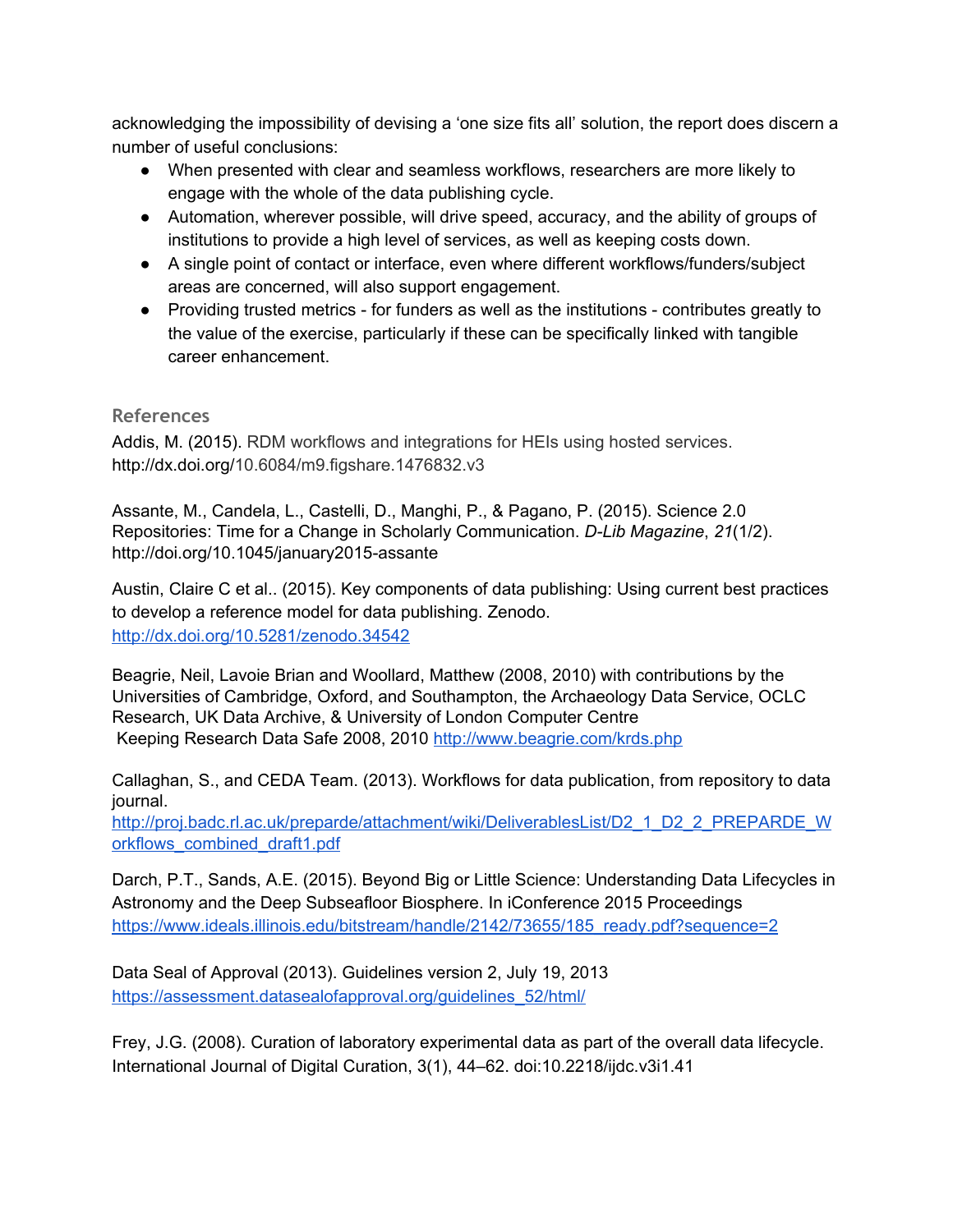González-Beltrán A, Li P, Zhao J, Avila-Garcia MS, Roos M, Thompson M, et al. (2015) From Peer-Reviewed to Peer-Reproduced in Scholarly Publishing: The Complementary Roles of Data Models and Workflows in Bioinformatics. PLoS ONE 10(7): e0127612. http://dx.doi.org/10.1371/journal.pone.0127612

Gil, Y., Deelman, E., Ellisman, M., Fahringer, T., Fox, G., Gannon, D., ... & Myers, J. (2007). Examining the challenges of scientific workflows. *Ieee computer*, *40*(12), 2634. <http://eprints.soton.ac.uk/271187/>

Silva, J.R.d., Ribeiro, C., Lopes, J.C.(2014) The Dendro research data management platform: Applying ontologies to long-term preservation in a collaborative environment. In: Proceedings of the 11th International Conference on Digital Preservation iPRES2014, Melbourne, Australia, 6-10 October 2014, pp. 189-193 https://www.nla.gov.au/sites/default/files/ipres2014-proceedings-version\_1.pdf

Williams, R. & Pryor, G. (2009, November). Patterns of information use and exchange: Case studies of researchers in the life sciences. London: Research Information Network and British Library. Available at: http://www.dcc.ac.uk/projects/life-science-case-studies

Witt, M. et al. (2009). Constructing data curation profiles. *International Journal of Digital Curation*, 4(3), pp.93–103. doi:10.2218/ijdc.v4i3.117